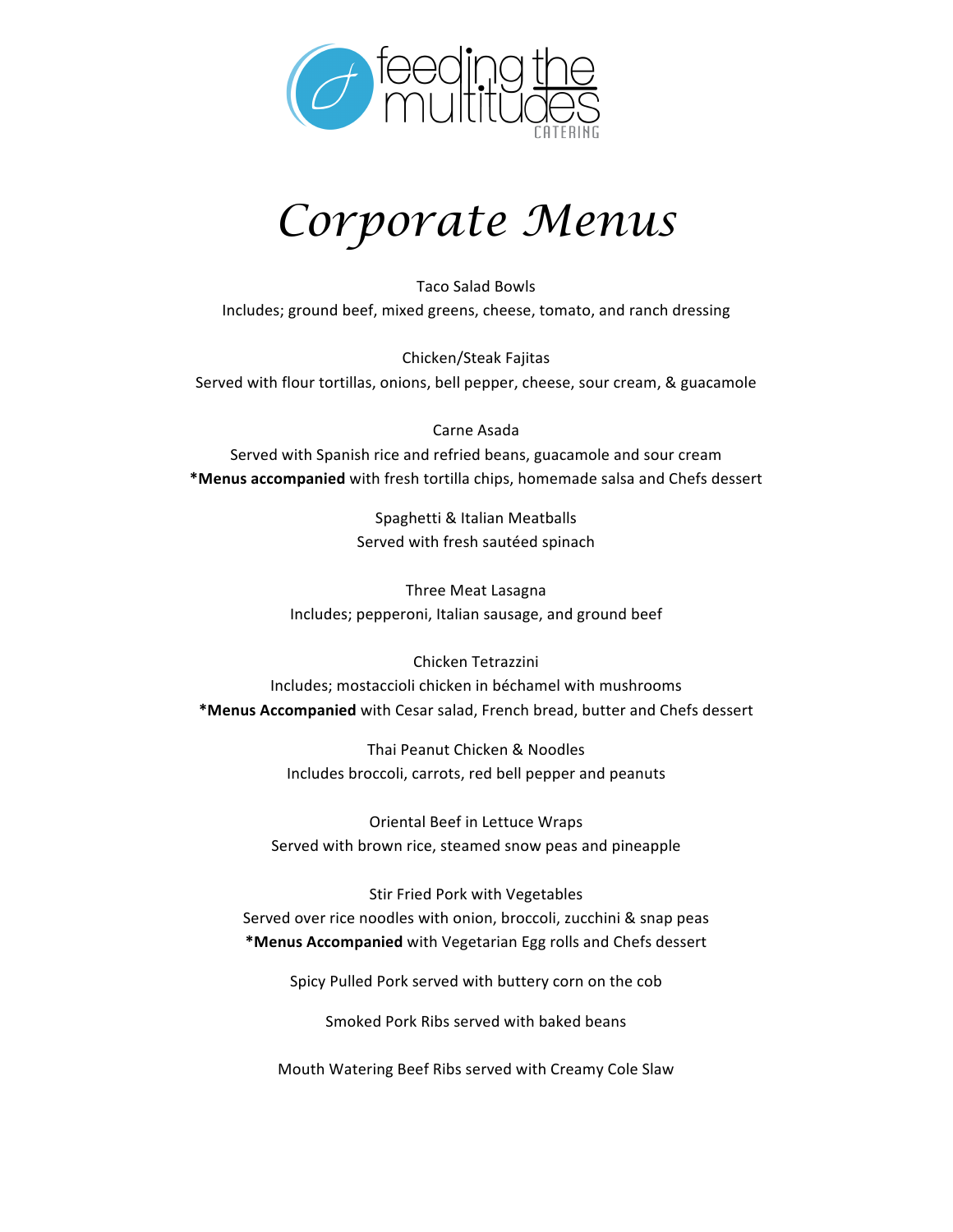Bar-B-Que Leg Quarters served with Mac-n-Cheese

Triple Play: 3 Meats served with two sides **\*Menus Accompanied** with Potato Salad, mixed dinner rolls & butter, and Chefs dessert

> Golden Fried Chicken Served with the original fried corn and buttery broccoli

Fried Catfish Nuggets Served with macaroni & cheese and fried okra

Sweet and Sassy Hot Wings Served with potato wedges, carrots and celery with ranch dressing **\*Menus Accompanied** with Garden salad, corn bread & butter and Chefs dessert

Ham & Veggie Frittata Includes; onions, bell pepper, tomato, ham, eggs, English muffin and cheddar cheese

Meat Lovers Skillet Cups Includes; bacon, ham, sausage, hash browns, eggs, and cheddar cheese

> Bacon & Egg Classic Served with hash browns and two pieces of toast

Sunny Day Includes; cheese eggs, 2 bacon/sausage, waffles/pancakes, warm syrup, perfect potatoes

Jump Start

Includes; hand wrapped breakfast burrito w/eggs, potato, cheese, sausage or bacon with green chili \*Menus Accompanied by Chefs choice of fresh fruit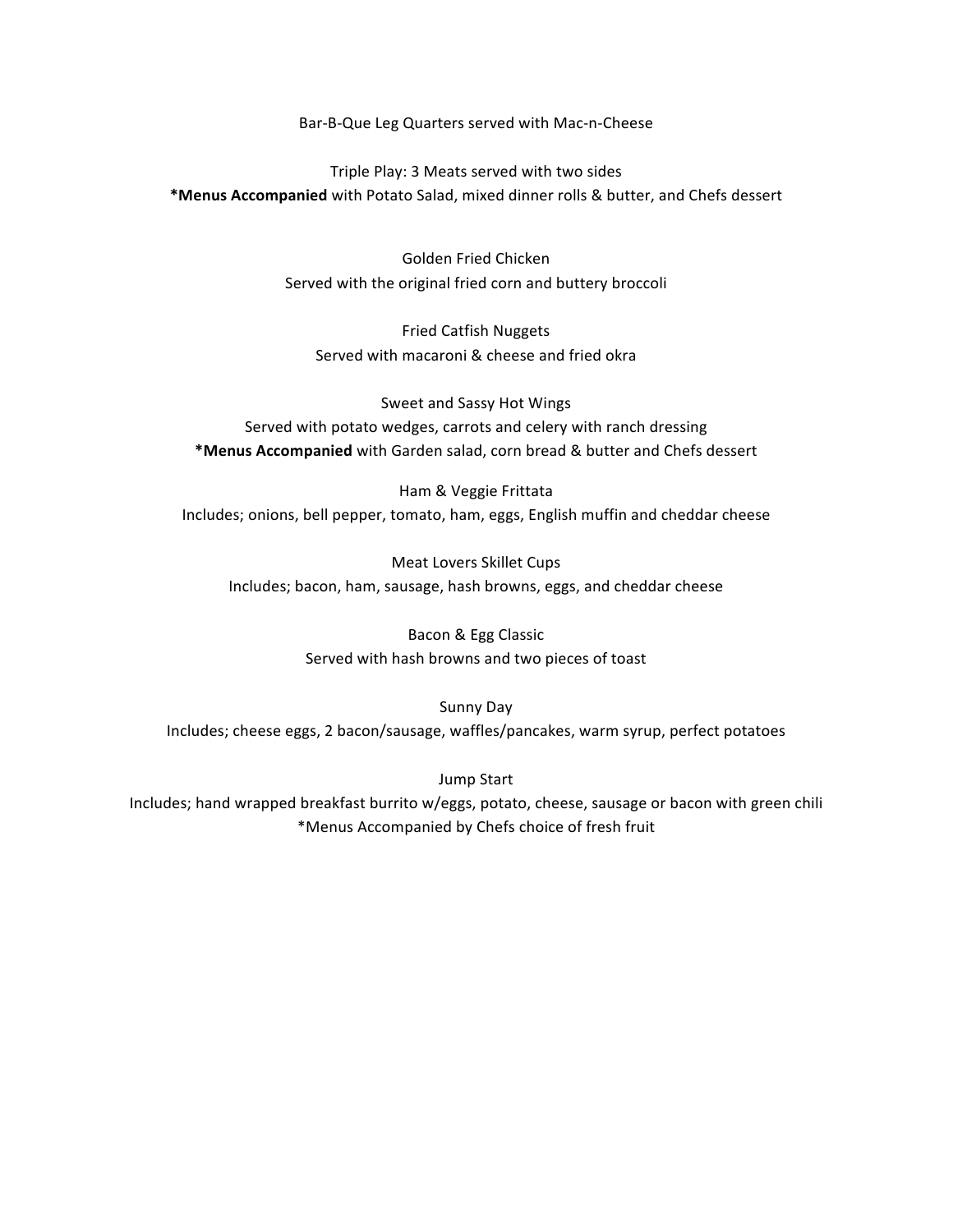

# *Corporate Box Lunches and Salads*

Ham Sandwich Includes; ham, lettuce, tomato, and cheese

Turkey Sandwich Includes; turkey, lettuce, tomato, and cheese

Roast Beef Sandwich Includes; roast beef, lettuce, tomato and cheese

Chicken Sandwich Includes; chicken cold cuts, lettuce, tomato and cheese

Combo Sandwich Includes any combination of cold cuts, lettuce, tomato and cheese

Club Sandwich Includes; your choice of one cold cut, bacon, lettuce, tomato and cheese

Tuna Salad Sandwich Includes; mayonnaise, onion, celery, lettuce, tomato and cheese

Egg Salad Sandwich Includes; mayonnaise, eggs, lettuce, tomato and cheese

Chicken Salad Sandwich Includes; mayonnaise, chicken, onion, celery, lettuce, tomato and cheese

*\*You may upgrade any sandwich to a wrap for an additional \$1.00* All sandwiches are served on assorted bread with chips, cookie, mint, a pickle and come with mayonnaise and mustard packet w/disposables